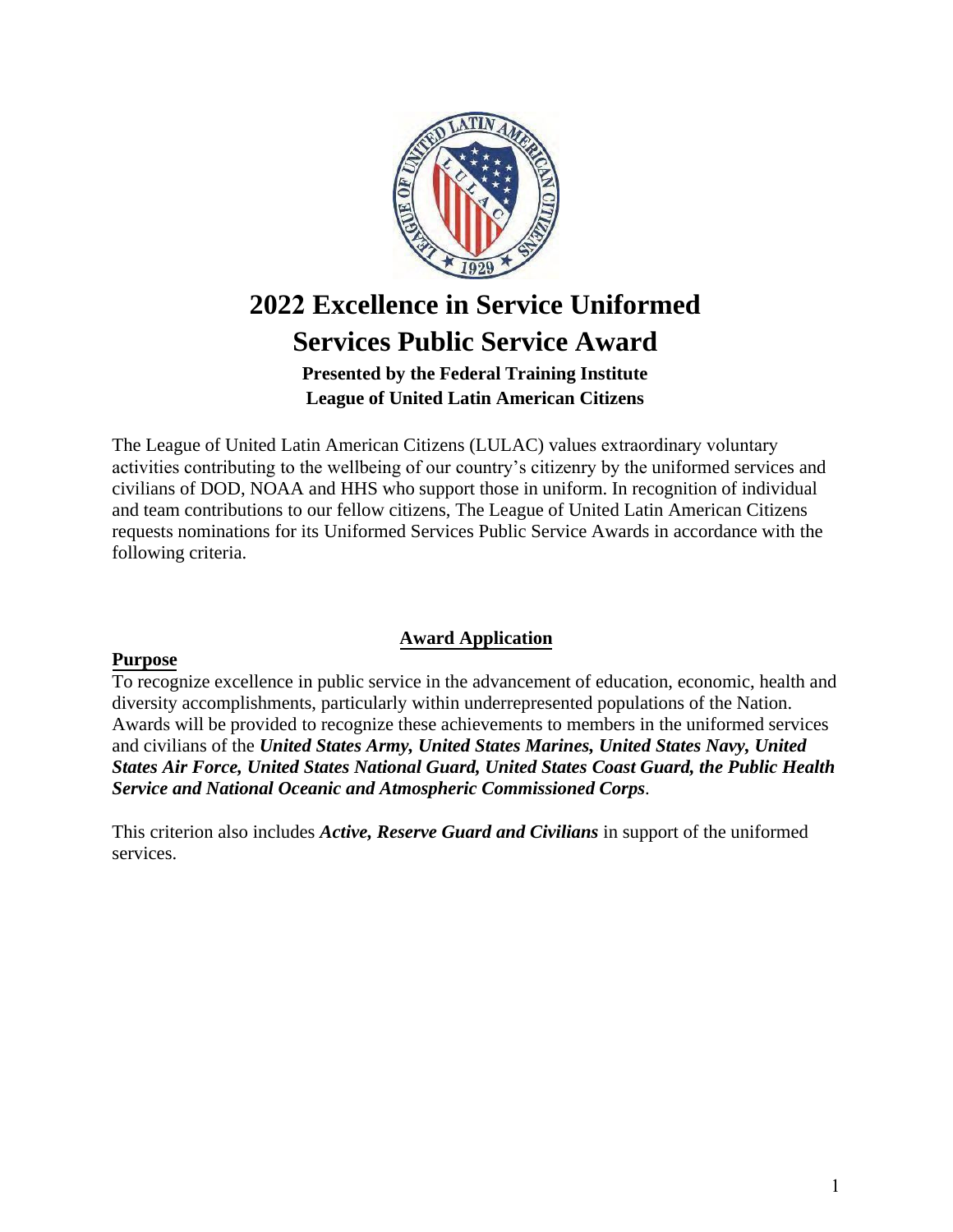## **Award Criteria**

1. **Eligibility** – Uniformed Services (individual and/or team) and Civilians (individual and/or team) in support of the Uniformed Services. We suggest that all DoD components submit award nominations for both Civilian and Uniformed Services.

2. **Activity Period** – A minimum of one year is required for consideration.

3. **Description of the Activity** – Briefly describe the situation or context of a project, program or challenge that was addressed and any relevant stakeholders. Focus on community activities and/ or work that affects the advancement of education, economic, health and diversity accomplishments, in the community. Use specific examples and do not be vague. Indicate the date started and if completed, the end date.

4. **Action Taken** – Describe the exact actions taken as an individual or by a team that made a significant contribution within the Purpose of the Award. Refrain from vague or ambiguous statements.

5. **Impact of Activity** – Explain the results and impact of an individual or a team's action describe why what they did mattered, how it made a difference and/or whom it affected. Think about how the work performed is part of a bigger picture and if and how it impacted a community.

## **Submission Requirements**

Nominations must be sent via email to l[ulaceawards@lulac.org, i](mailto:lulaceawards@lulac.org)nclude "2022 Excellence in Service" in your subject line. The nominations must be received **no later than Monday**, **April 15th, 2022.**

Nomination packages are to be submitted by forwarding endorsements certifying the nomination(s) and acknowledging that the submitting agency will fund the awardee/s travel, training and per diem for the Federal Training Institute, and the award presentation for the individual or team.

If you require additional information on the aforementioned, please contact us via email at lulaceawards@lulac.org [or contact Ms. Sara E. Clemente, Director of Federal Affairs at](mailto:YPonce@lulac.org) [SClemente@lulac.org.](mailto:SClemente@lulac.org)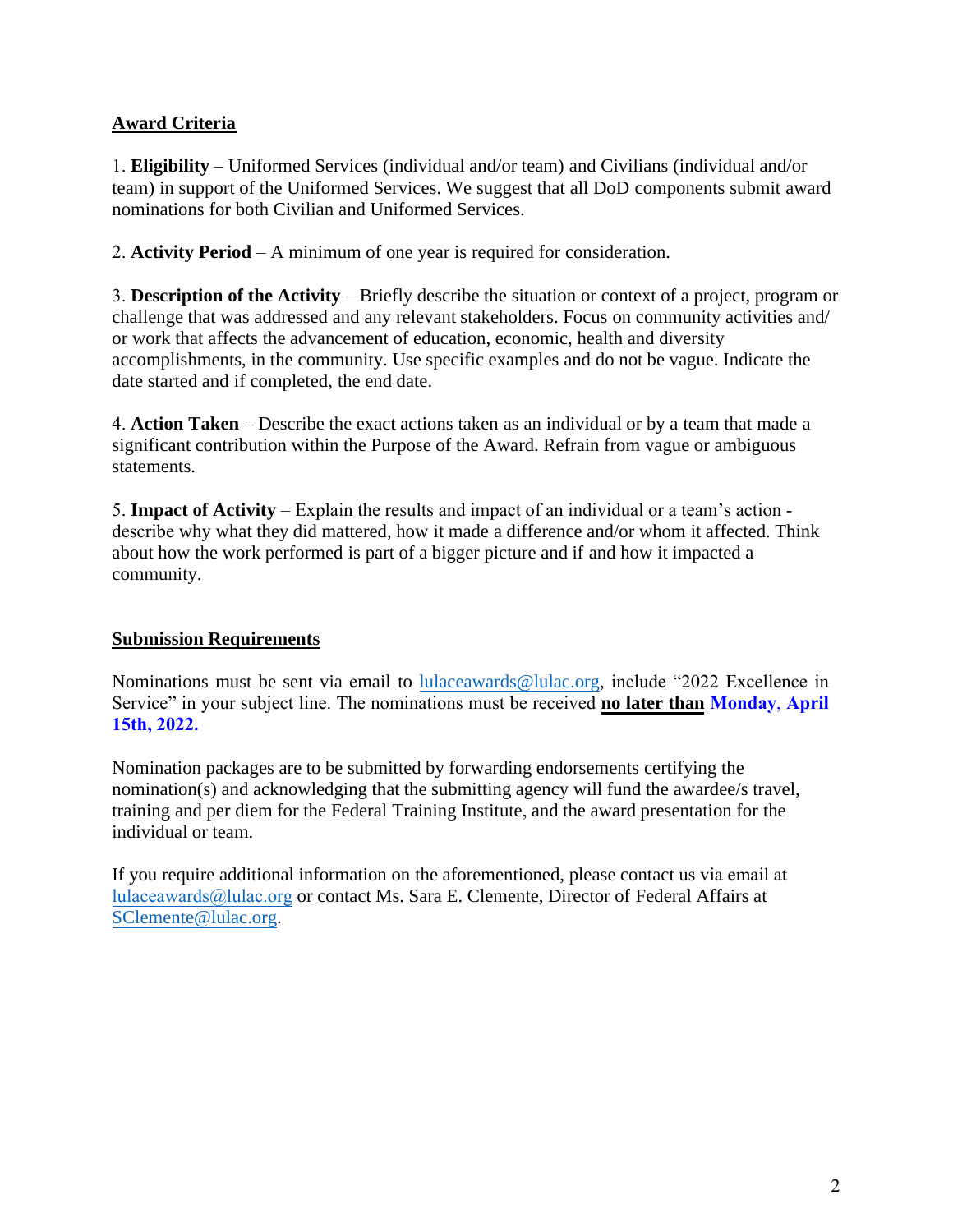### **Format**

#### 1. Nominee and Nominating Official's Information:

#### 1.a. **Nominee Information**

- Nominee Name The name of the nominee should read as it should show on the award. Please make sure the information is accurate, as we will use the information to inscribe the name on the award if selected. Please note that changes cannot and will not be made on awards once you supply the information.
- Position Rank/Title/Grade
- Organizational Component/Agency-Command/Organization
- Mailing Address We ask that you supply a complete USPS delivery address
- $\bullet$  E-mail address(s)
- Fax number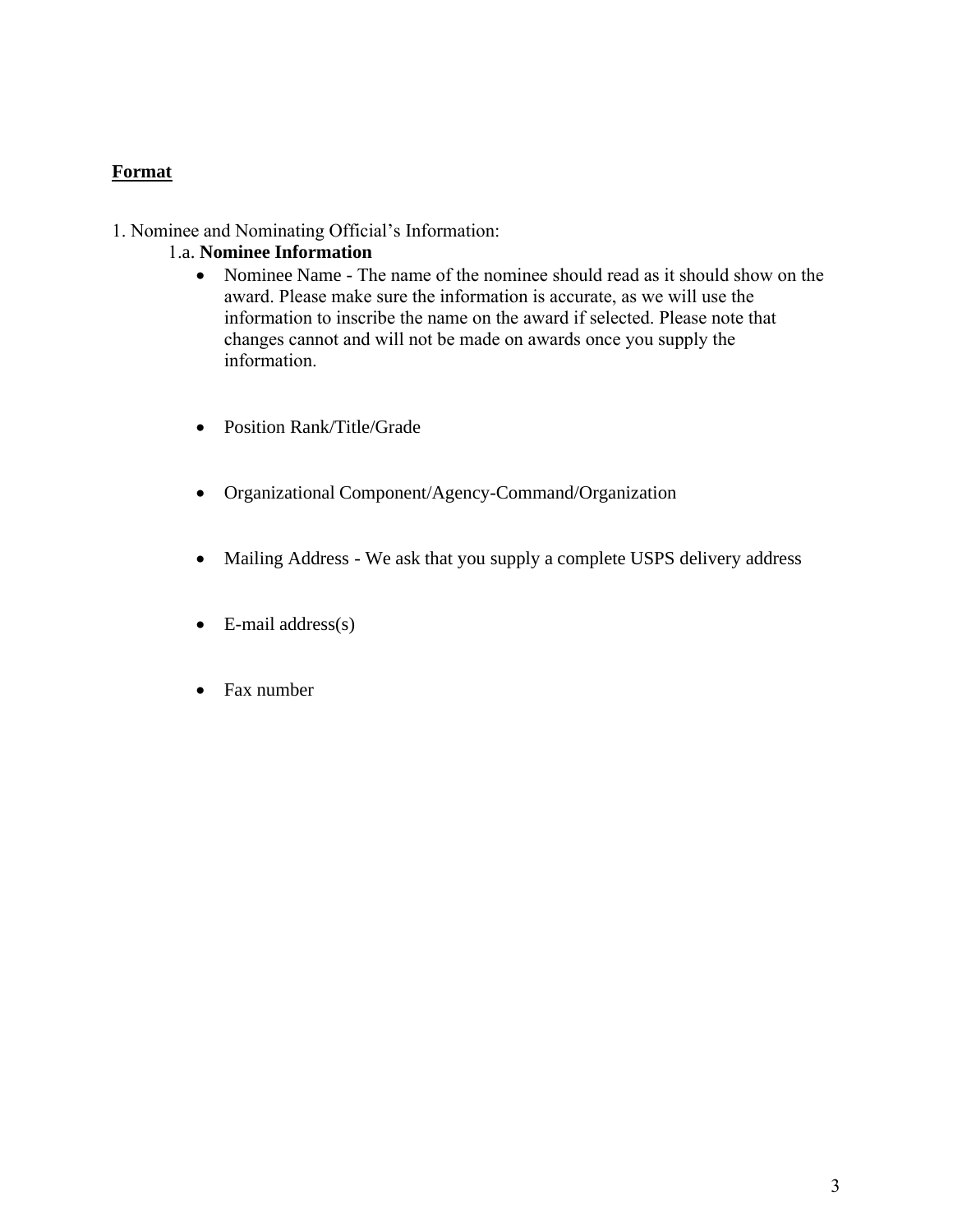Biography - Please submit a biography of no more than half a page. If a team submission, please provide a summary description of their collective talents, and range of service.

Photograph - Submit a chest-high portrait in color – JPG format at 300 dpi resolution. If the image is of a team, submit a group photograph waist-high in color to lulaceawards@lulac.org.

Please note that all photos should be submitted as a separate, individual file to lulaceawards@lulac.org. Once awardees are selected, ALL awardees **MUST** submit a photo in uniform.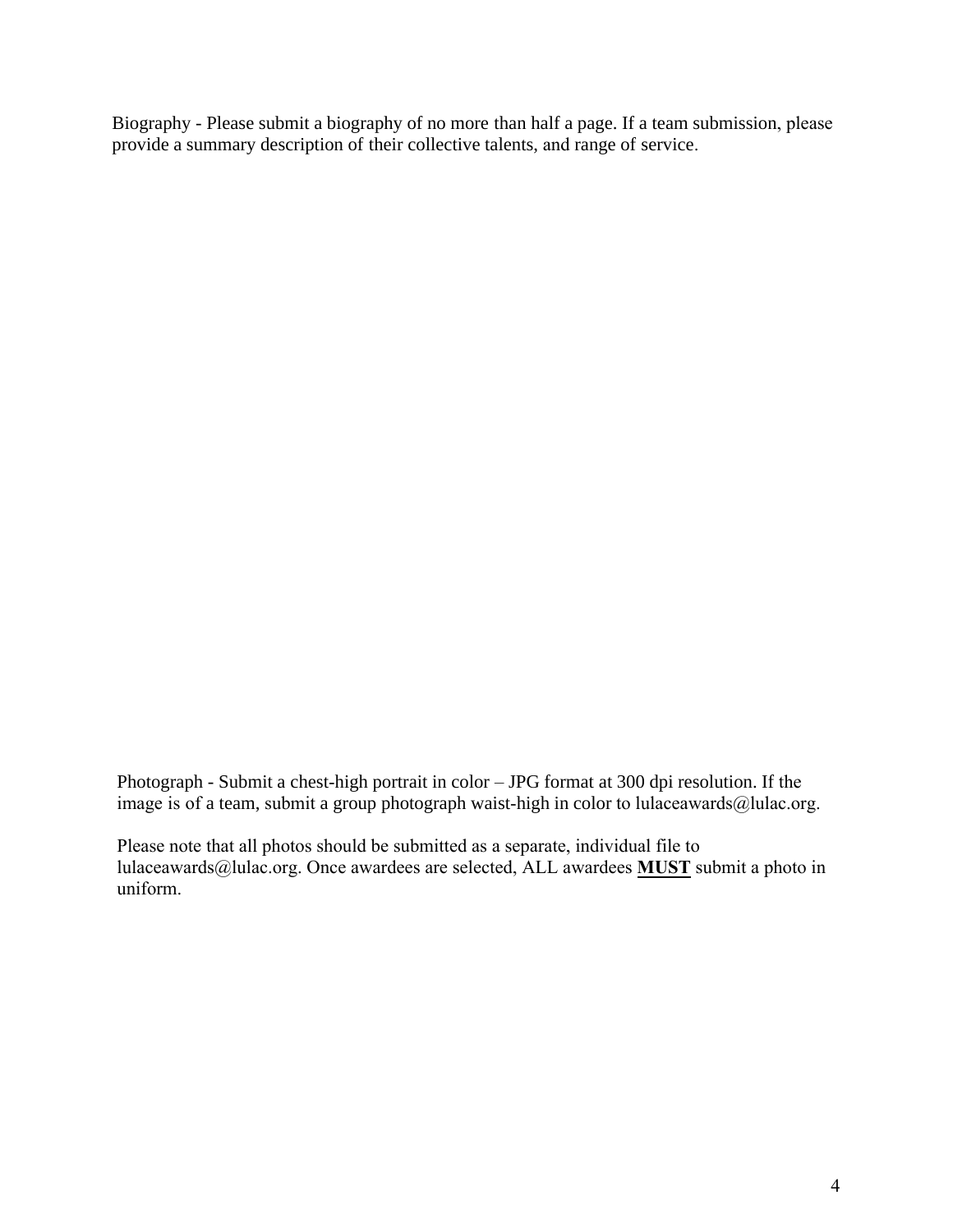## **1.b. Nominating Officer Information**

- Nominating Official's Name
- Position Rank/Title/Grade
- Organizational Component/Agency-Command/Organization
- Mailing Address We ask that you supply a complete USPS delivery address
- $\bullet$  E-mail address(s)
- Fax number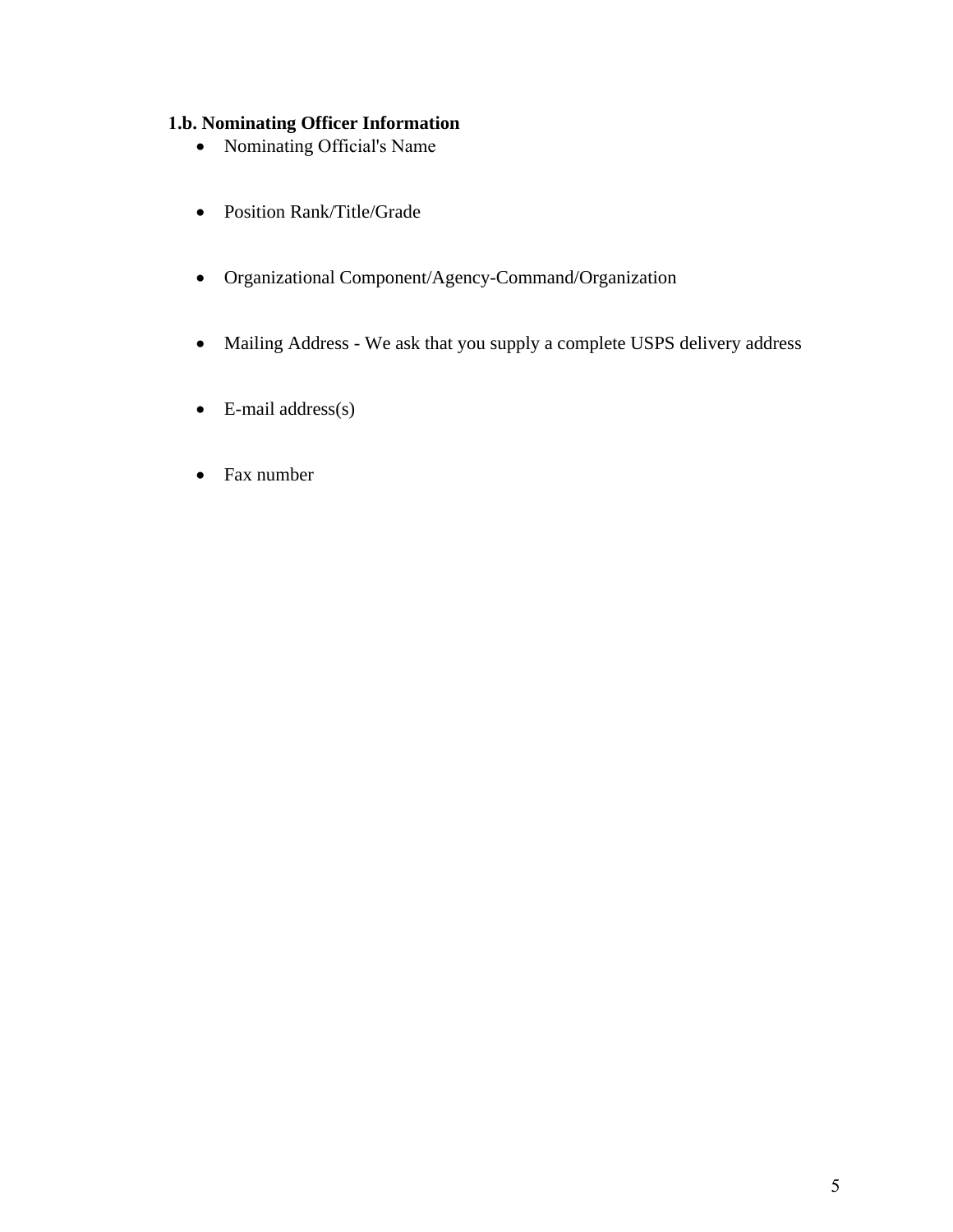. Description of Activity - *Should be a quarter of a page or less*.

. Action Taken - *Should be a quarter of a page or less.*

3. Impact of Activity - *Should be a quarter of a page or less.*